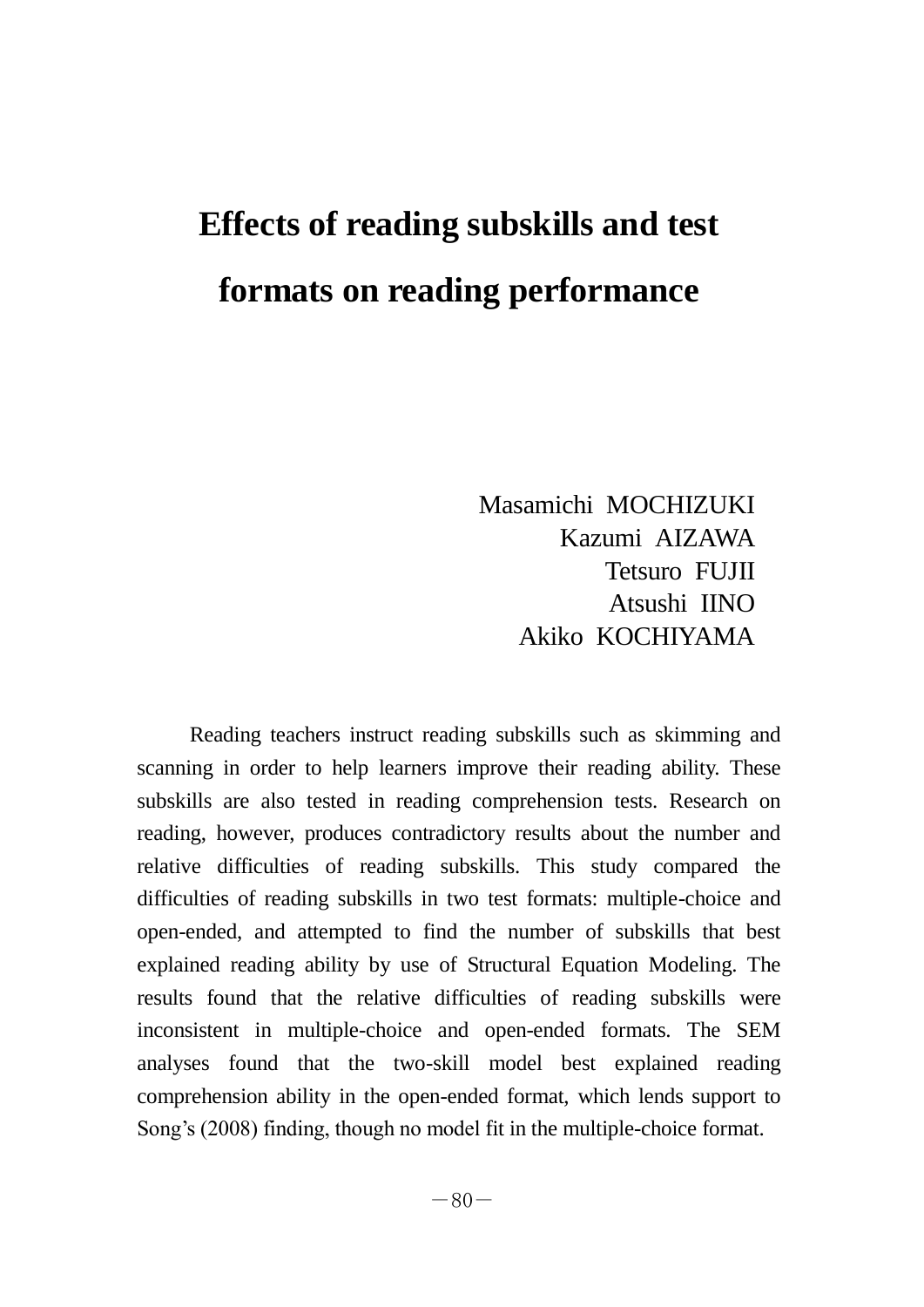# **1. Introduction**

Currently the model of reading as an interactive process prevails among L2 reading researchers (e.g. Eskey & Grabe, 1988). ESL textbooks such as Mikulecky (1990) include exercises designed to help learners develop reading subskills that facilitate top-down and bottom-up processing. The importance of developing these reading subskills can be seen in standardized English tests such as the *Test of English as a Foreign Language (TOEFL)*. It continues to assess test-takers' reading comprehension by test items that are intended to measure reading subskills like comprension of a main idea, reference, and inference.

Questions arise from practicing teachers. Is it eventually effective to teach such reading subskills for total development of L2 reading? Are some subskills more important for L2 reading and worth more instruction and practice than others? Are some subskills more difficult to acquire and thus need more focus on them? This study addresses the issue of the contribution reading subskills make to reading ability.

## **2. Literature Review**

Alderson (2000) reviews studies on reading skills and concludes that there is no agreement as to the construct of reading ability or the number of subskills, even among researchers who agree that reading is divisible. However, because we investigate the effects and ease of subskill instruction and acquisition, we adopt the view that reading ability is divisible into subskills.

Several studies address the relationships between item difficulties of reading comprehension questions and reading subskills but produce different results. Bensoussan, Sim, and Weiss in Alderson (2000) found that local questions were easier than global ones. Alderson also cites Kintsch and Yarbrough's findings that performance on macro-level process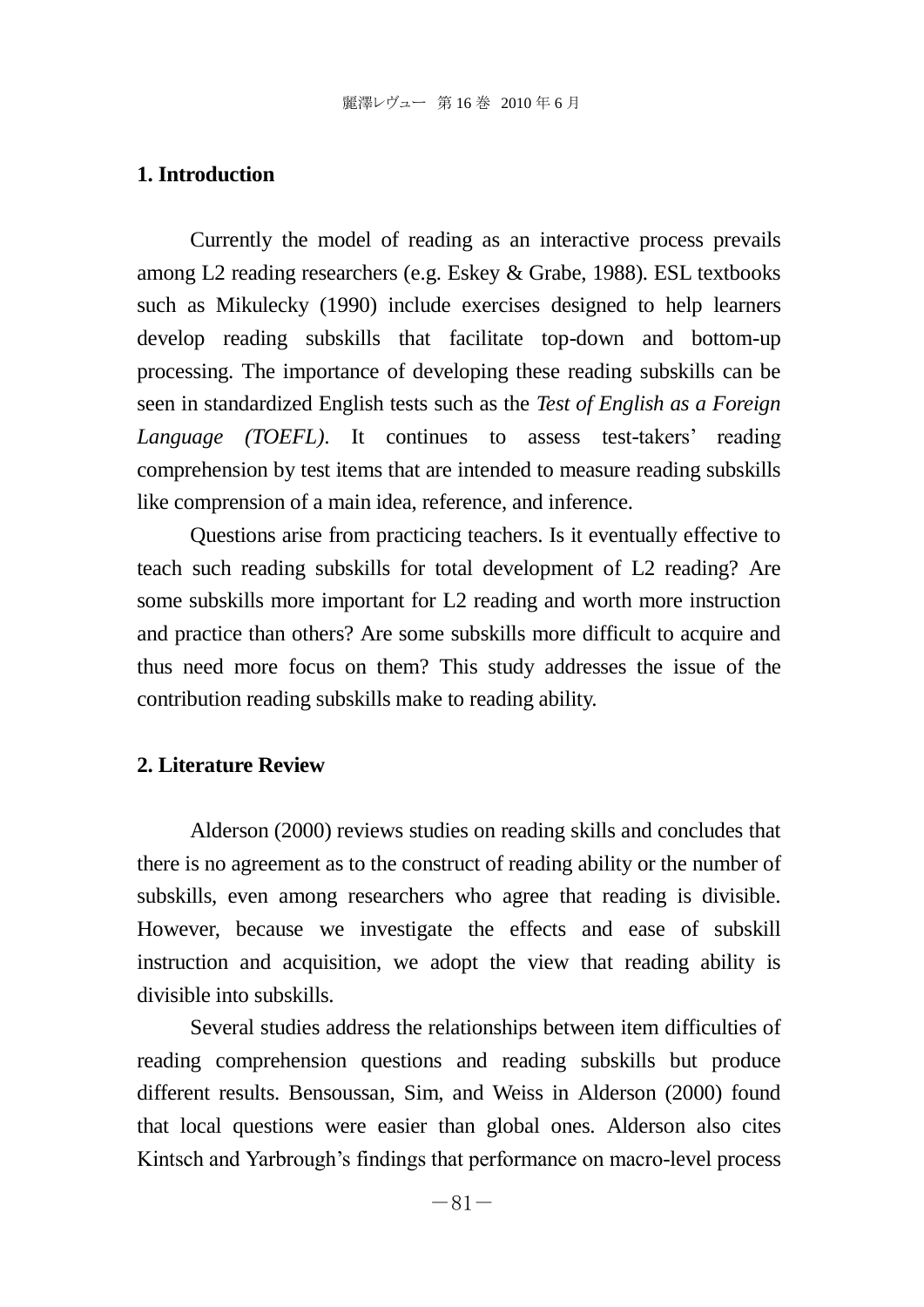Effects of reading subskills and test formats on reading performance (Masamichi Mochizuki, Kazumi Aizawa, Tetsuro Fujii,Atsushi Iino, and Akiko Kochiyama)

tasks, which dealt with global understanding, was always affected by poor rhetorical text organization, while performance on micro-level process tasks, which were related to local understanding, was not affected by rhetorical organization. This may suggest that local-level understanding is easier than global level understanding. These findings are partly supported by Ushiro, Nakagawa, Morimoto, Hijikata, Watanabe, and Kai (2008), who conducted two experiments to investigate the relationships between reading test formats and question types. In the first experiment, they employed open-ended questions that were converted from multiple-choice questions of A.C.E, GTEC, and TOEIC tests and found thematic questions the most difficult, inferential questions the second most, and paraphrase questions the least difficult. In the second experiment, they used the original multiple-choice questions of the above-mentioned tests and found no difference in item difficulty among the three question types. On the other hand, Aizawa, Yamazaki, Fujii, and Iino (2009) presented the opposite results as to relative difficulty of local- and global-level reading. They presumed eight subskills: main idea, skimming, scanning, local fact finding, global fact finding, local/global fact finding, cohesion and coherence, and inference. They examined the University Center Examination for item difficulty of these subskill question items and found that the most difficult question types were local fact finding, global fact finding, and inference in the order of difficulty, while the easiest types were main idea, cohesion and coherence. Thus, these studies present contradictory results as to the relative difficulty of subskill test items.

Song (2008) does not directly compare the relative difficulty of reading subskill question types but still she provides insights into this issue. Song investigated listening and reading comprehension test performances to see if the two skills might share common construct components since the two are similar as receptive skills. She compared three models of listening and reading comprehension: one-skill model (comprehension), two-skill model (explicit and implicit), and three-skill model (topic, detail, and inference). She found that the three-skill model best fit the listening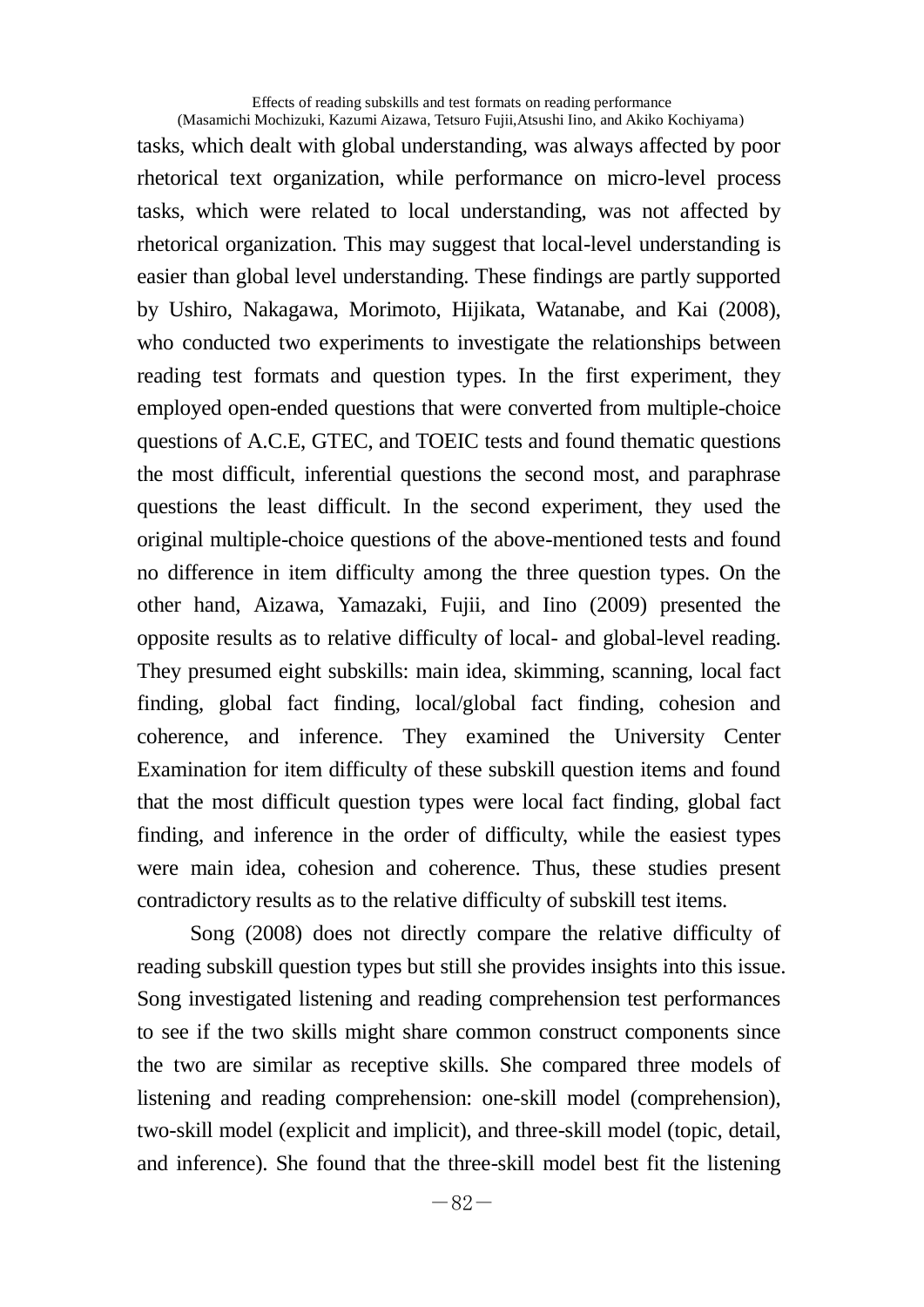test performance and the two-skill model fit the reading test performance. She ascribed the difference of the two receptive skill models to the degree of learner proficiency in the two skills: the learners were highly proficient in reading in English while they were less proficient in listening. They were able to score equally well on explicit questions in reading, global (topic), and local (detail), but differed in implicit question performance. Thus the two-skill model (explicit and implicit) best fit reading. On the other hand, the learners differed greatly in topic, detail, and inference question performances in listening, and thus the three-skill model (topic, detail, and inference) was adopted. This supports Alderson's (2000) argument that subskills more likely exist in beginning-level learners. Song's findings imply that reading skill can be subdivided into global, local, and inference subskills if learners' proficiency levels are rudimentary.

The literature we have reviewed presents rather inconsistent and complex views of reading subskills and the construct of L2 reading ability, which leads us to two intriguing issues. First, the difficulties of test items representing different reading subskills differed among studies (Bensoussan et al. cited in Alderson, 2000; Aizawa et al., 2009) and in different test formats even among the same study (Ushiro et al., 2008). Bensoussan et al. found local fact finding was easier than global fact finding, while Aizawa et al. found the opposite. Ushiro et al. found test items about the main idea were the most difficult, those on inference the second most and those on local information were the least difficult in the open-ended question format but did not find any difference in difficulty according to the different question types in the multiple-choice format. These findings intriguingly invite two research questions.

Research question 1: Are local fact finding questions easier than global fact finding ones?

Research question 2: Are item difficulties of different question types the same regardless of test formats?

 $-83-$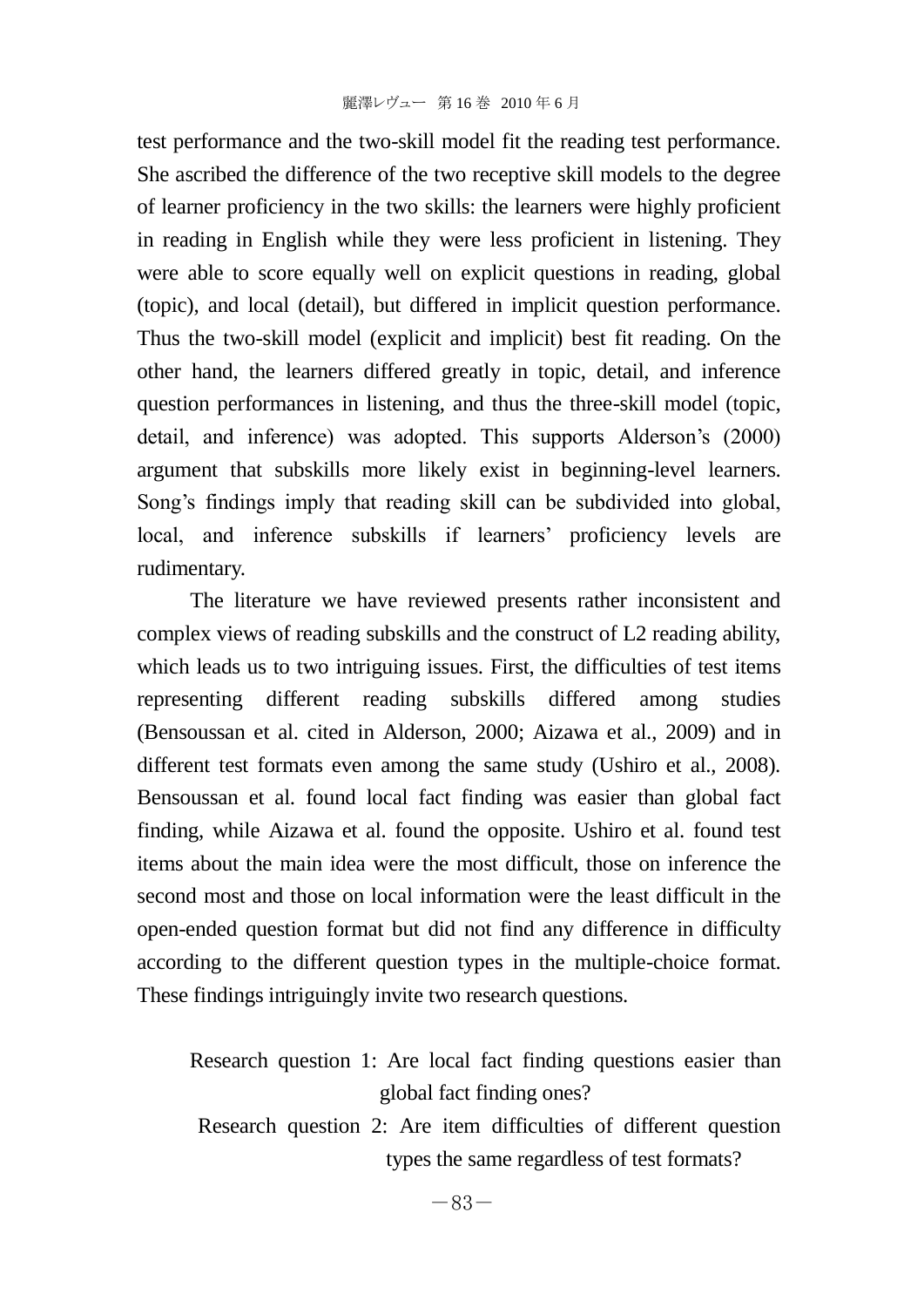Effects of reading subskills and test formats on reading performance (Masamichi Mochizuki, Kazumi Aizawa, Tetsuro Fujii,Atsushi Iino, and Akiko Kochiyama)

The second issue is about the existence of reading subskills themselves. Song (2008) made an attempt to find how many skills comprise the construct of reading ability by means of Structural Equation Modeling. She found the two-skill model best fit the reading comprehension performance among the three models and the three-skill model best fit the listening comprehension performance. She attributed the adoption of different models for reading and listening to differences of the participants abilities of the two skills. The participants' reading ability was so advanced that there was no difference between their global and local question performances in reading, while their listening ability was less developed so that there was a difference between their global and local question performances in listening. That suggests, as Alderson (2000) argues, that learners' reading ability consists of more than two subskills when it is not highly developed. Will Song's finding apply to learners at different levels? This leads us to our third research question.

# Research question 3: Does the two-skill model best fit reading comprehension?

This study addresses these research questions in order to improve instruction to help learners develop their reading ability.

# **3. Method**

### **3.1 Materials and hypotheses**

Two passages were chosen from a TOEFL Practice Test. One was a 329-word-long passage about American Indian tribes with Flesch-Kincaid Grade Level 8.1 and twelve multiple-choice questions. The other was a 334-word-long text about Marianne Moore, a poet, with Flesch-Kincaid Grade Level 8.8 and ten questions. Because the two passages were similar in length and readability, we regarded them as equal in terms of reading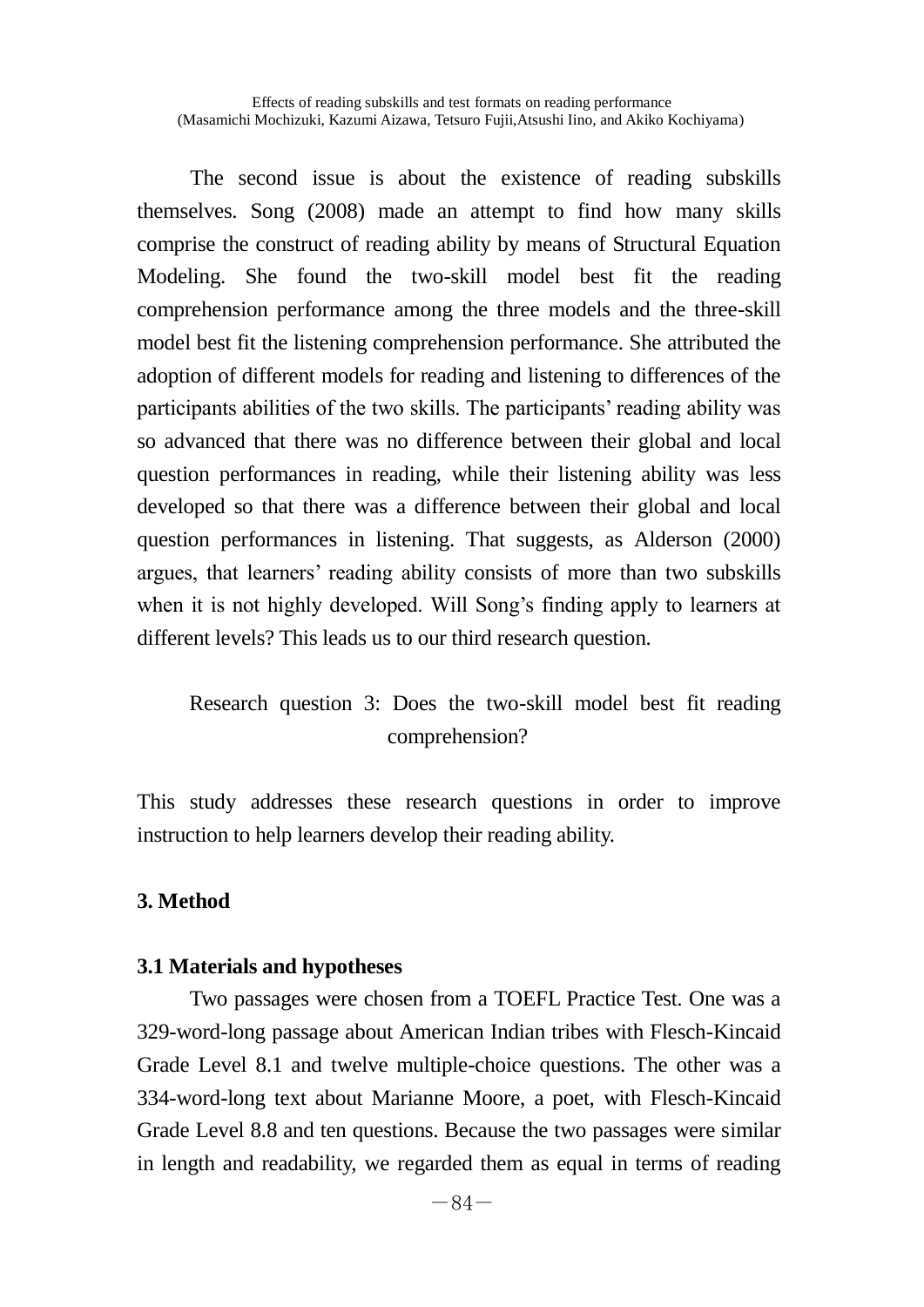difficulty. We created open-ended comprehension questions by translating question stems into Japanese and removing the choices for the two passages; thus, there were two test formats for each passage. We then made a reading comprehension test that consisted of two passages with different formats (multiple-choice or open-ended).

The twenty-two questions were grouped into five question types: Topic, Detail, Reference, Vocabulary, and Inference, three of which were used in Song (2008). The types were defined as follows in this study. Topic questions challenge readers to understand explicit information related to the topic or main idea of a text. Detail questions challenge readers to understand information within a sentence. Reference questions ask readers to identify the referent of a personal pronoun. Vocabulary questions ask test-takers if they know the meaning of a word in context. Inference questions challenge test-takers to make inferences from what the text implies. Table 1 shows the categorization of the questions into five question types.

| <b>Types</b> | No. of Qs | Question Nos.                                 |  |  |
|--------------|-----------|-----------------------------------------------|--|--|
| Topic        | 3         | Indian 1 and 12. Moore 1.                     |  |  |
| Detail       | 8         | Indian 2, 8, 9, 10, and 11. Moore 3, 5 and 7. |  |  |
| Reference    | 4         | Indian 3 and 5. Moore 4 and 9.                |  |  |
| Vocabulary   | 3         | Indian 6. Moore 6 and 8.                      |  |  |
| Inference    | 4         | Indian 4 and 7. Moore 2 and 10.               |  |  |

Table 1 *Numbers of Each Question Type*

The multiple-choice (MC) questions were converted into open-ended (OE) ones by rewriting questions in Japanese and eliminating the choices. For example, the first question in the American Indian passage challenges readers to grasp the main idea of the passage, *i.e.*, a Topic question: "What does the passage mainly discuss?" This question was converted into "*Kore wa amerikan Indian no nanini tsuite kakareta bunsho desuka 10ji inaide*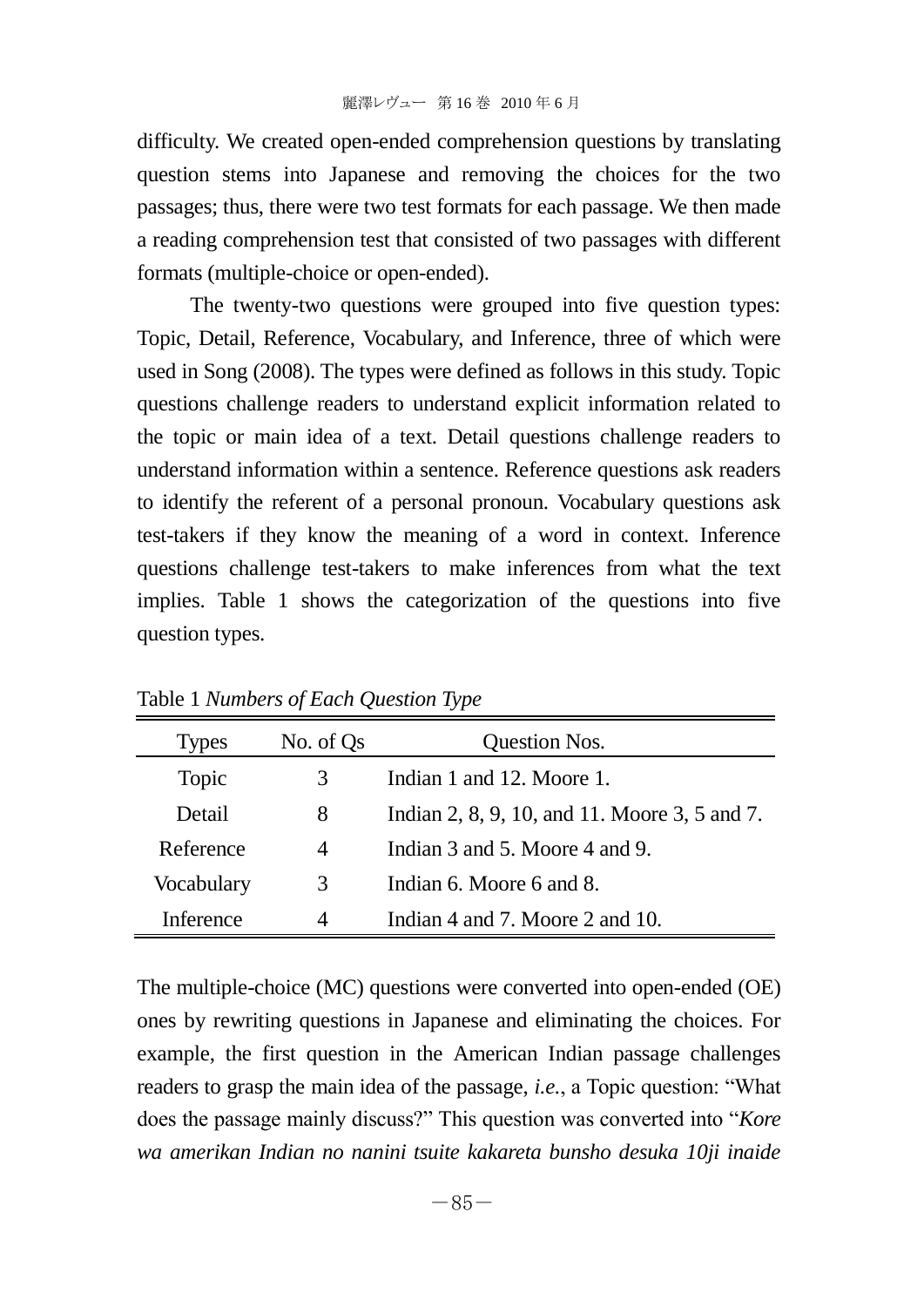Effects of reading subskills and test formats on reading performance (Masamichi Mochizuki, Kazumi Aizawa, Tetsuro Fujii,Atsushi Iino, and Akiko Kochiyama) *kotaenasai*" (What does this passage tell about American Indians? Answer within ten letters.)

Care was taken so that test-takers would give similar responses to the ones in the MC questions. For instance, question item 7 in the American Indian passage is intended to measure readers' inference skills because the correct choice is not explicitly stated in the text and should be inferred: Question: "Which of the following is true of the Shoshone and Ute?"; Answer: "They were not as settled as the Hopi and Zuni." Thus, in converting this question into an OE one, the question should restrict the scope of inference to dwellings of the Shoshone and Ute so that test-takers would be able to come up with similar responses to the correct choice of the MC question. Thus, the OE question is "*Shoshoni zoku to yuto zoku wa donoyouna jukyoni sundeita to suisoku dekimasuka*" (What kind of dwellings do you infer the Shoshone and Ute lived in?)

In order to eliminate order and text effects, four versions of the test were created by combining the two test formats and passages and changing passage orders. Each version has 12 MC or OE questions about the American Indian passage and ten OE or MC questions about the Marianne Moore passage: Version A (Indian MC & More OE), Version B (Indian OE & More MC), Version C (Moore OE & Indian MC), and Version D (Moore MC & Indian OE). These questions types and test formats were analyzed to address Research questions 1 and 2.

In order to address Research question 3, the question types were grouped into larger categories. Song (2008) examined three models: one-skill (Comprehension), two-skill (Explicit and Implicit), and three-skill model (Topic, Detail, and Inference). We follow her categorization except for one-skill model. Song's two-skill model consists of Explicit and Implicit skills: here the Explicit skill consists of the Topic, Detail, Reference, and Vocabulary subskill question types, and the Implicit skill is the Inference question type. Song's three-skill model is made up of topic, detail, and inference skills: here, the topic skill refers to the topic question type, the detail skill is made up of detail, reference, and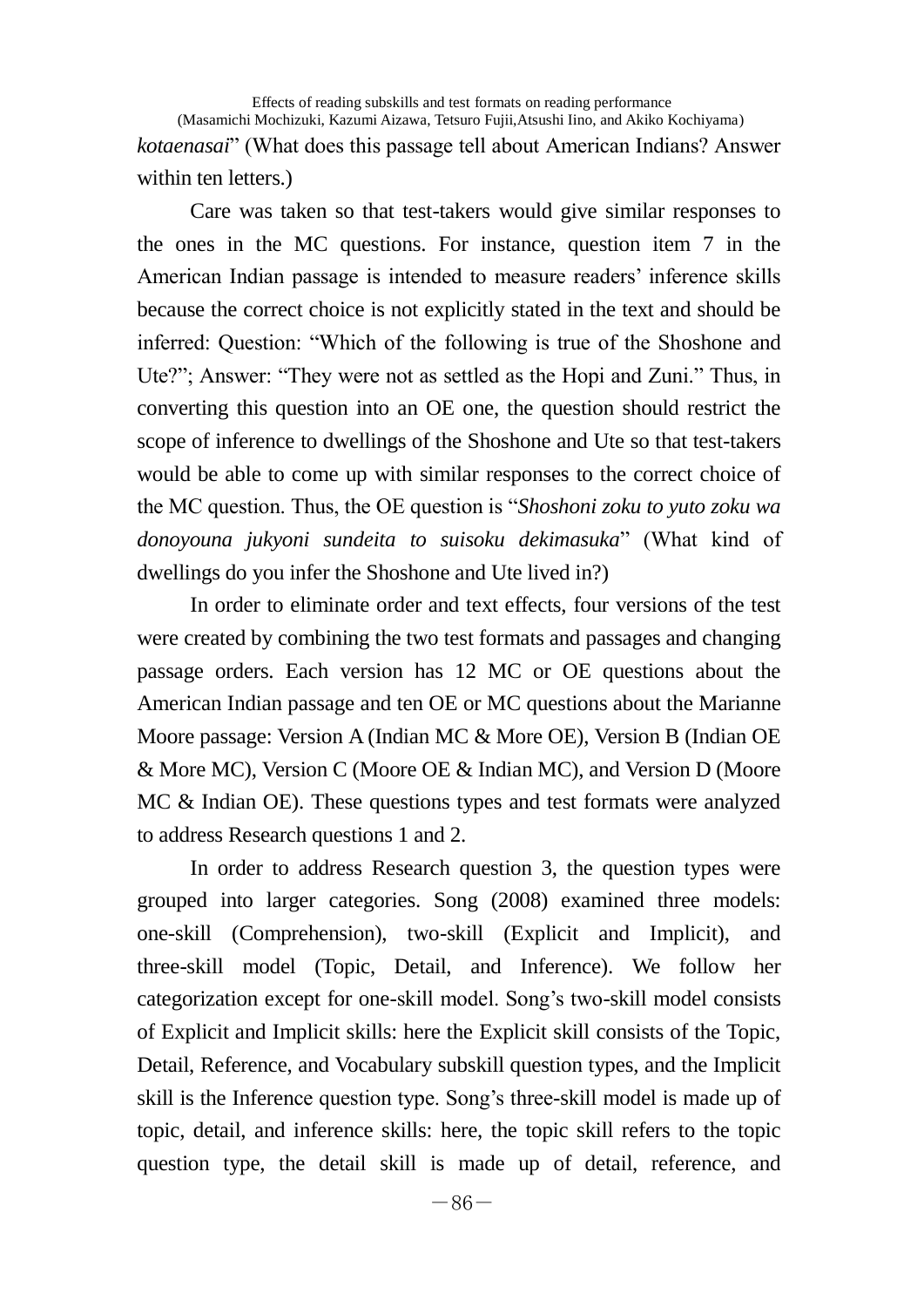vocabulary question types, and the inference skill refers to the inference question type itself.

Thus, three hypotheses were put forwards:

- Hypothesis 1: The proportion of correct answers to Detail question type items is higher than that of Topic question type items.
- Hypothesis 2: The order of proportions correct of different reading subskill question type items is the same regardless of test formats (MC or OE).
- Hypothesis 3: The two-skill model of reading ability best fits reading comprehension performance.

As to Hypothesis 3, we replaced Song's (2008) one-skill model with a five-skill model (Topic, Detail, Reference, Vocabulary, and Inference) and made an attempt to find the best model that would explain reading comprehension.

# **3.2 Procedure**

From five public and private universities around the Kanto area, 202 students participated in the experiment. They differed in their English proficiency and major subjects such as medicine, education, economics, and foreign languages. In order to countervail the difference of English proficiency of the participants in the five universities and form a large one group of participants, the four versions of the reading comprehension test were randomly distributed to students in regular English classes in each university. They took the test in 40 minutes. The number of participants who took each version of the reading comprehension test was 51 (Versions A and B), 52 (Version C), and 48 (Version D).

#### **3.3 Scoring**

Each question item was assigned two points. The multiple-choice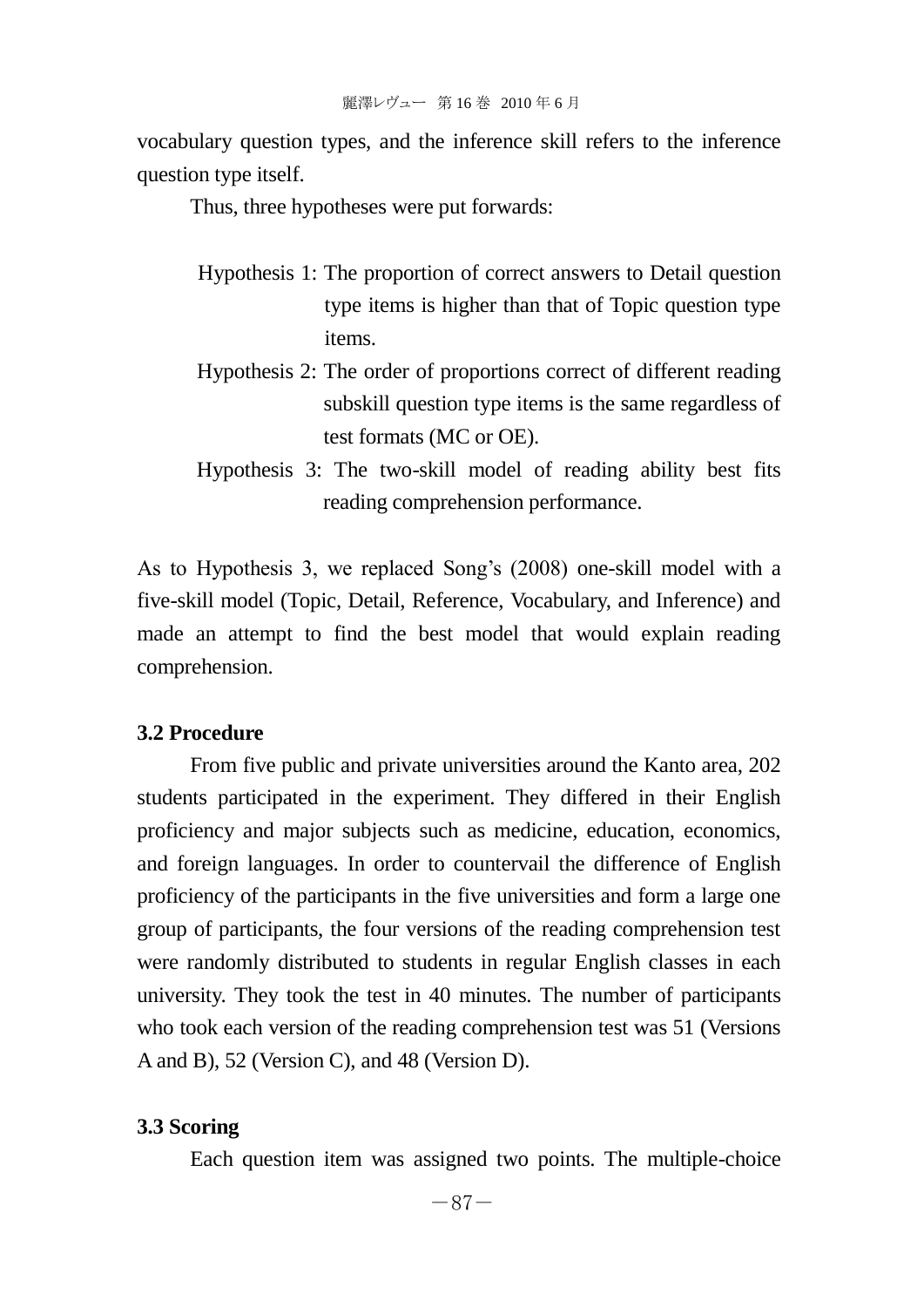Effects of reading subskills and test formats on reading performance (Masamichi Mochizuki, Kazumi Aizawa, Tetsuro Fujii,Atsushi Iino, and Akiko Kochiyama) questions were marked by one of us, and all the question items were given either 2 or 0 points. The open-ended questions were marked by two authors and all the questions were given either 2 (fully correct), 1 (partially correct), or 0 (incorrect). The final point for a participant for an open-ended question was decided on by averaging the two raters' scores for the item since the interrater reliabilities were high: A, .83; B, .93; C, .80; and D, .95.

# **4. Results**

Seven participants scored zero points in either the first or the second passage and were excluded from further analyses, which reduced the numbers of participants who took the four versions to A (49), B (48), C (51) and D (47), 195 in total. The means of the four versions ranged between 27.11 (62%) and 31.07 (71%) and Cronback  $\alpha$  between .69 and .77 as shown in Table 2.

| Version | А     | в     | с     | D     |  |
|---------|-------|-------|-------|-------|--|
| Mean    | 31.07 | 27.11 | 28.05 | 28.33 |  |
| S.D.    | 5.85  | 7.29  | 7.73  | 7.41  |  |
| α       | 0.69  | 0.72  | 0.77  | 0.73  |  |

Table 2 Means and Cronback a of Four Versions



Figure 1 Proportions Correct of Question Types in MC and **OE Formats**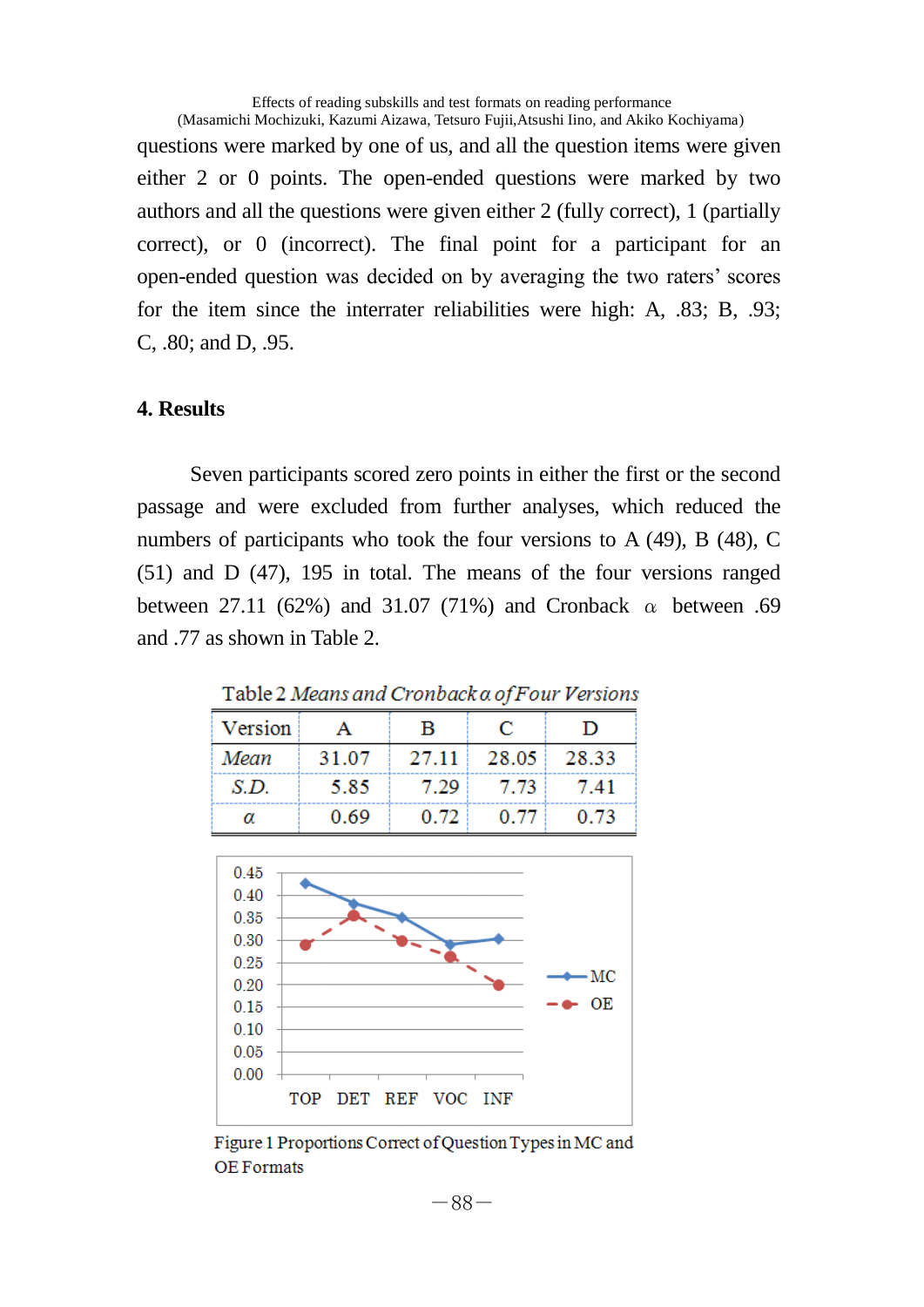In order to test Hypotheses 1 and 2, we compared proportions correct of different question types which represented reading subskills. Since the numbers of different question type items differed from three to eight, proportions correct were calculated for each question type so that item difficulties could be compared among them (Figure 1).

The order of item difficulties is Vocabulary, Inference, Reference, Detail, and Topic for the MC format and Inference, Vocabulary, Topic, Reference, and Detail for the OE format. A two-way ANOVA found significant effects for question types and test formats and interaction (*F*(4)=33.829, *p*<.001; *F*(1)=79.118, *p*<.001; *F*(4)=7.913, *p*<.001). A Tukey test found that the mean of correct proportions to Topic was significantly higher than that of Detail in the MC format  $(p<0.05)$ , while the opposite was true in the OE format. These results partly support Hypothesis 1: the Detail question type items have a higher proportion correct than the Topic question type. Although the Detail question items were easier in the OE format, they were more difficult in the MC format than the topic questions. The results reject Hypothesis 2: The order of proportions correct of different reading subskill question type items is the same regardless of test formats (MC or OE).

In order to test Hypothesis 3, three models, two-skill (Explicit and Implicit), three-skill model (Topic, Detail, and Inference), and five-skill model (Topic, Detail, Reference, Vocabulary, and Inference) were analyzed for Structural Equation Modeling (SEM) to see the best fitting model. Each variable's normality was confirmed because the skewness and kurtosis values of each variable were within  $\pm 2$ .

Table 3 presents four fit indices: Comparative Fit Index (CFI), Goodness of Fit Index (GFI), Root Mean Square Error of Approximation (RMSEA), and Akaike's Information Criterion (AIC). CFI and GFI indices show that all the six models are well fit because they are all larger than 0.9 (Toyoda, 2007). However, only the two-skill and the five-skill models of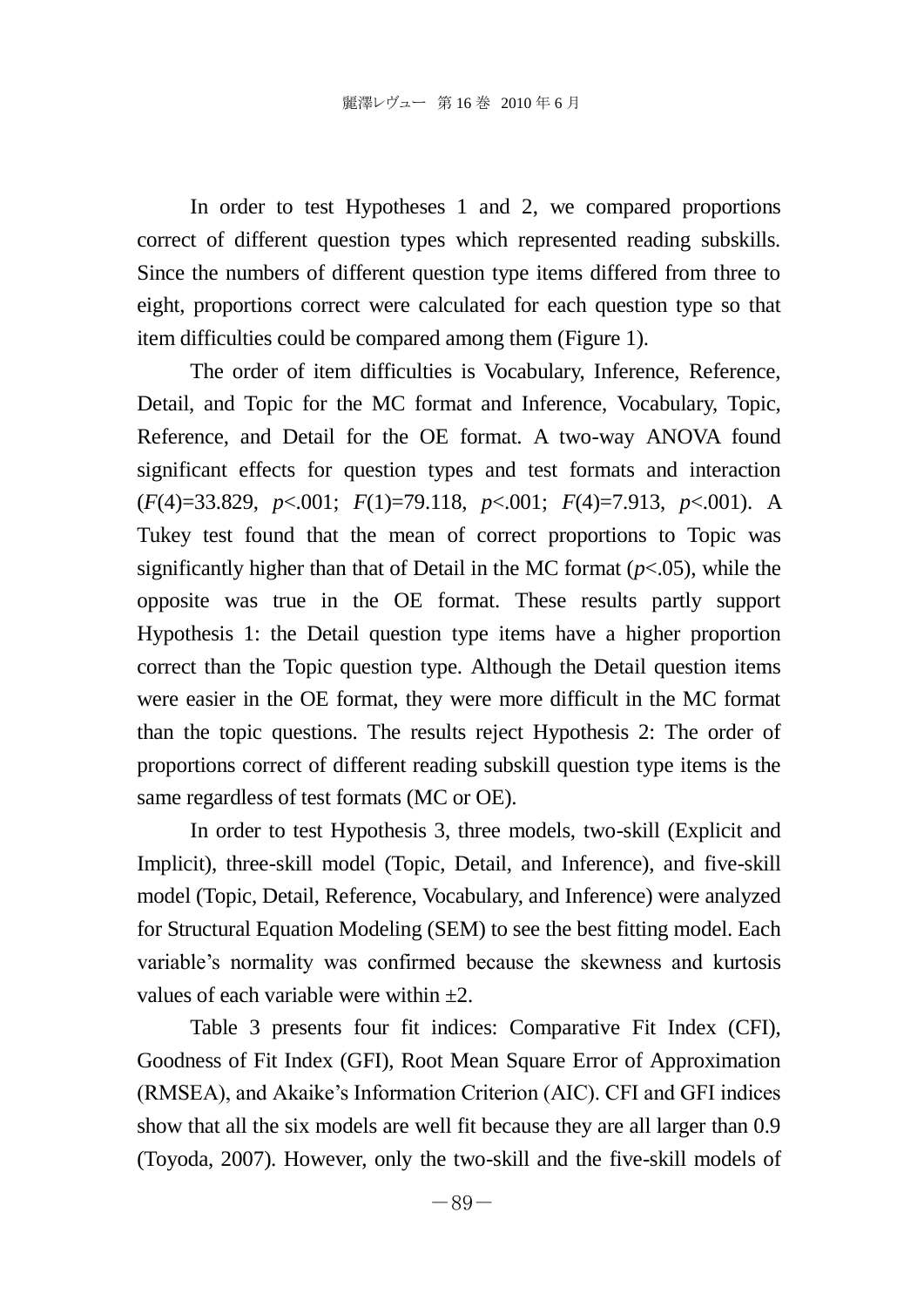Effects of reading subskills and test formats on reading performance (Masamichi Mochizuki, Kazumi Aizawa, Tetsuro Fujii,Atsushi Iino, and Akiko Kochiyama) the open-ended format may be considered to be fit because their RMSEA indices are smaller than 0.1, while those of the other models exceed 0.1. According to Toyoda, RMSEA indices should be below 0.05 if a model is considered to be fit and if values are between 0.06 and 0.1, a model may be regarded in a grey zone, which can be interpreted as either being fit or unfit.

|              | Multiple-choice |         |         | Open-ended |         |                          |
|--------------|-----------------|---------|---------|------------|---------|--------------------------|
|              | 2 skill         | 3 skill | 5 skill | 2 skill    | 3 skill | 5 skill                  |
| CFI          | 0.91            | 0.924   | 0.91    | 0.934      | 0.931   | 0.934                    |
| GFI          | 0.957           | 0.967   |         | 0.975      | 0.975   | $\overline{\phantom{0}}$ |
| <b>RMSEA</b> | 0.128           | 0.131   | 0.128   | 0.093      | 0.107   | 0.093                    |
| AIC          | 40.873          | 39.381  | 50.873  | 33.417     | 34.885  | 43.417                   |

Table 3 *Fit Indices of Models*

Thus, only the two-skill and the five-skill models of the open-ended format have a possibility to be interpreted as being fit. Now we need to decide which model is better and if AIC indices play a part in it. The AIC indices of the two models indicate the two-skill model is better because its index is smaller than that of the five-skill model (Toyoda). This confirms Hypothesis 3.

## **5. Discussion**

 We now discuss three issues related to the three hypotheses. First of all, the results partly support Hypothesis 1: The proportion of correct responses to Detail question type items is higher than that of Topic questions type items. The results of the open-ended questions support the hypothesis, but those of the multiple-choice questions do not. The results showing Topic questions were easier than Detail questions in the multiple-choice format lend support to the findings of Aizawa et al. (2009).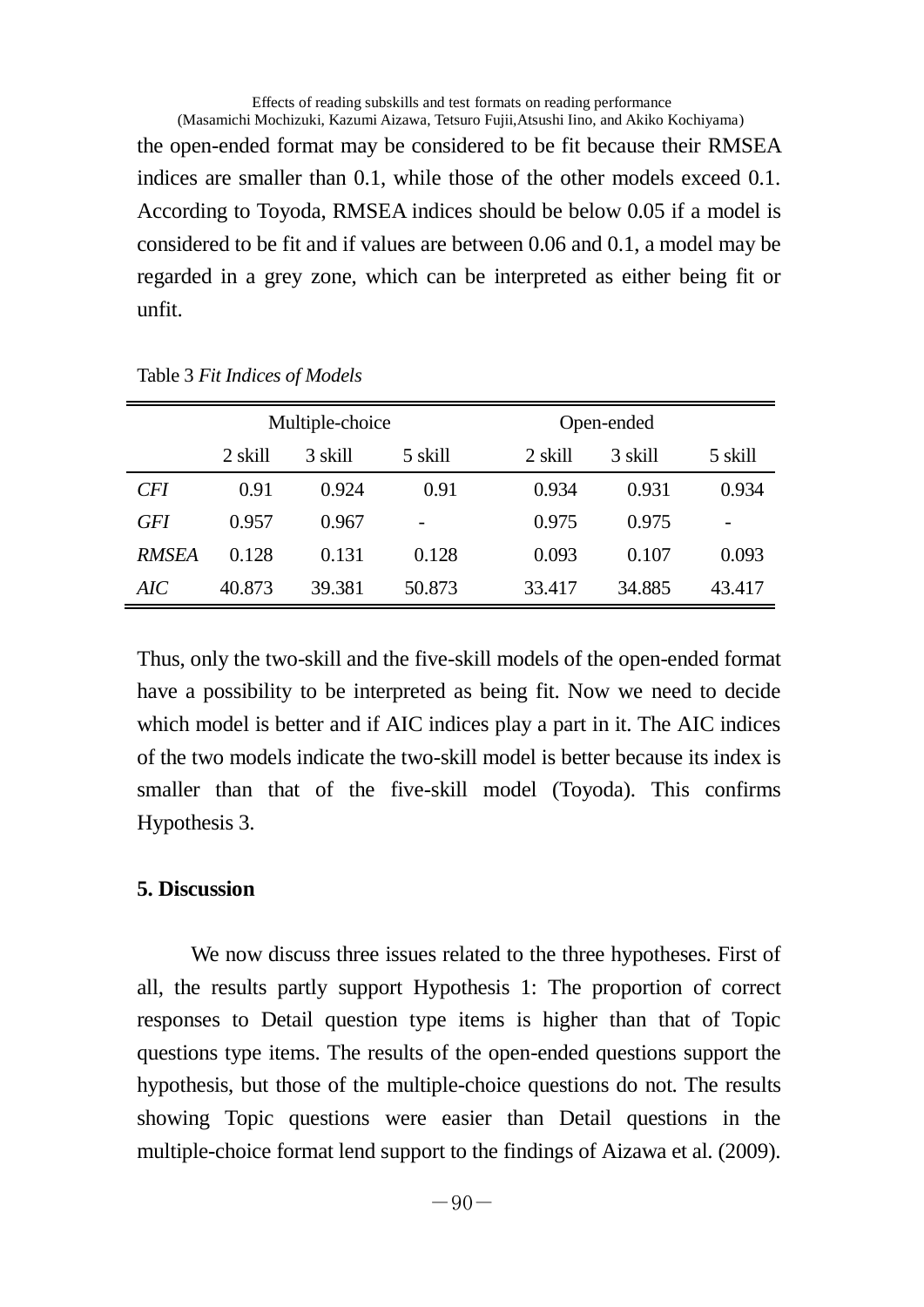However, the results of the open-ended format contradict those of Aizawa et al. and support the findings of Bensousan et al. cited in Alderson (2000). Furthermore, different orders of proportions correct in different testing formats support Ushiro et al. (2008). The fact that proportions correct of reading subskill questions in different testing formats may be attributed to low validity of test items that are intended to measure reading subskills. Although researchers regard some test items as measuring a certain reading subskill, they rarely check the validity of the test items as measuring the subskill. It is assumed that performance on the test items is affected not only by use of the subskill, but also other factors such as difficult words in the items and the relationship between the correct choice and distracters. For example, in the case of a multiple-choice format, a test item is more difficult when distracters are all related to the content of a text and are somehow similar to the correct choice than when they are not. Thus, when we collect data using a multiple-choice format test, we should make sure that the test items are valid in measuring the subskills we focus on. Furthermore, another factor we need to realize is even the same question type differs in difficulty as a reading comprehension question. For example, finding local facts varies in difficulty: some local facts are easier to find than others. Therefore, we should bear in mind that test items are valid in measuring certain reading subskills when we intend to compare their difficulty.

 Second, we discuss reasons why the results do not support Hypothesis 2: The order of proportions correct of different reading subskill question type items is the same regardless of test formats (MC or OE). The results found that the difficulty order was Inference, Vocabulary, Topic and Reference, and Detail in the open-ended format, and that it was Inference and Vocabulary, Reference, Detail, and Topic in the multiple-choice format. They contradict Ushiro et al.'s (2008) findings. As we argued in the discussion of Hypothesis 1, it can be claimed that the difficulty of test items is affected not only by the use of a certain reading subskill, but also by other factors, so we should make every endeavor to make test items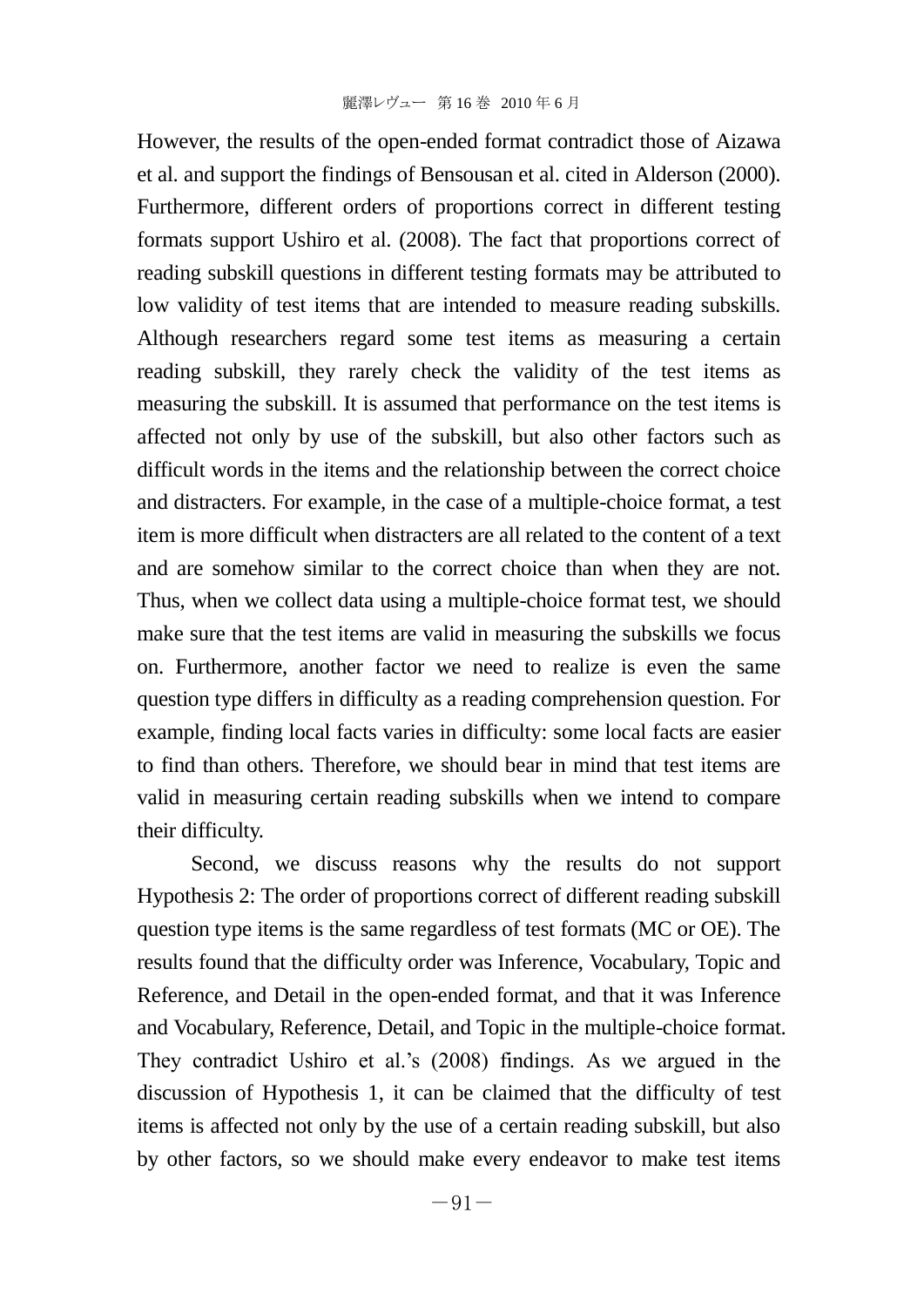Effects of reading subskills and test formats on reading performance (Masamichi Mochizuki, Kazumi Aizawa, Tetsuro Fujii,Atsushi Iino, and Akiko Kochiyama) valid in measuring the characteristic we are interested in.

 Third, the results partly support Hypothesis 3: The two-skill model of reading ability best fits reading comprehension performance. That is to say, the two-skill model best fits the reading comprehension performance in the open-ended format, but no model fits that of the multiple-choice format. Song (2008) ascribes the best fitting of the two-skill model in reading to no difference between the topic and the detail scores due to the high reading proficiency of the subjects. In this study, the mean of the reading comprehension performance was not high, between 62 and 71%, as shown in Table 2, but the means of Topic and Detail were close in the three-skill model (.29 and .36). On the other hand, the mean of Inference, .20, was substantially far below the means of the two subskills. That is why the two-model best fit the performance in the open-ended format. However, no explanation could be provided for the multiple-choice performances.



Figure 2 *Two-skill Model of the Open-Ended Format* INF represents Implicit Knowledge.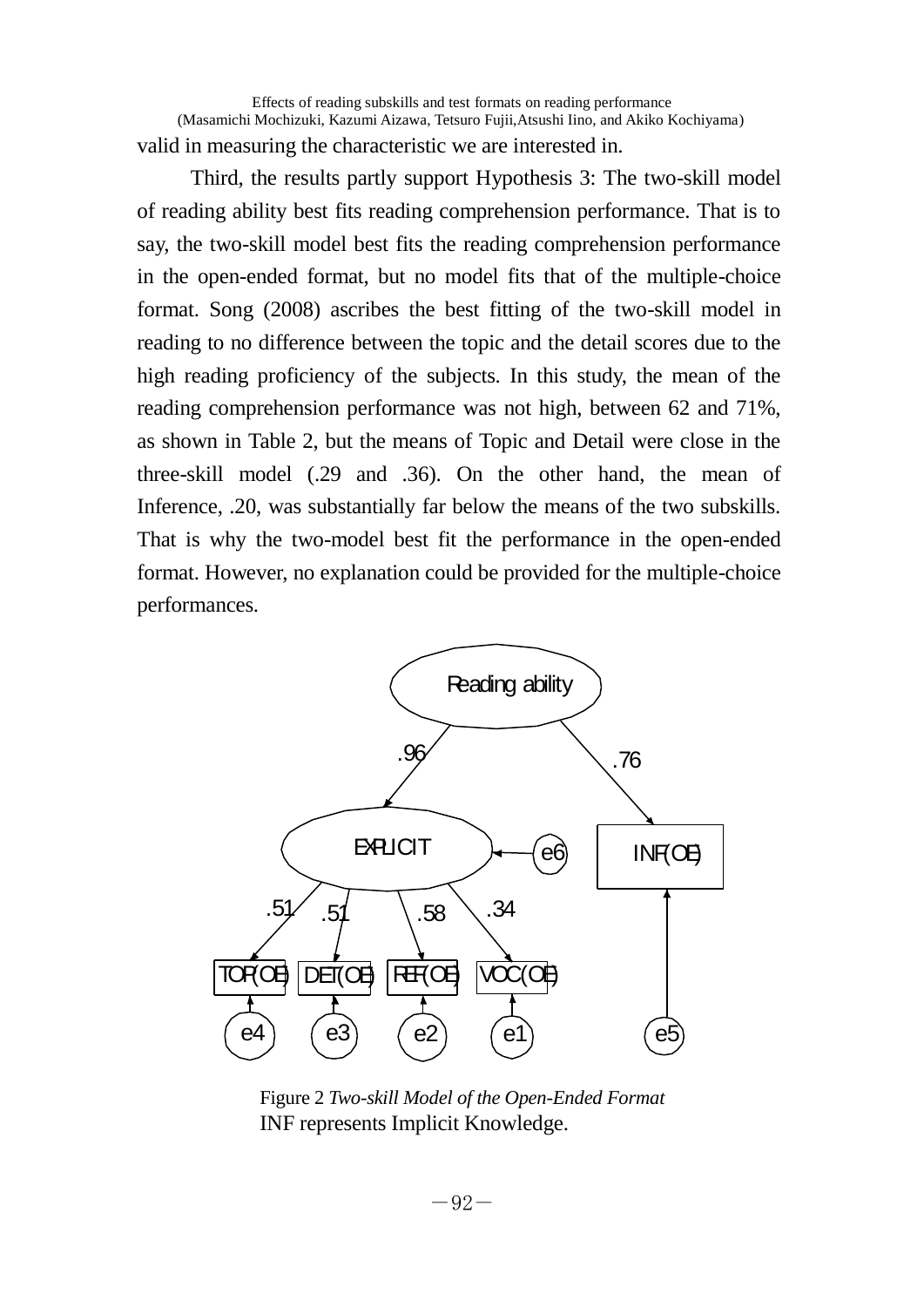Figure 2 illustrates the two-skill model of the open-ended format. It shows reading ability consists of explicit and implicit skills. The explicit skill is made up of subskills of Topic, Detail, Reference, and Vocabulary, whereas the implicit skill has only one subskill Inference. Even though the implicit skill has only one subskill, the standard estimation coefficient between reading ability and the skill is quite high (.76). The explicit skill has a very high coefficient (.96) and three subskills except for Vocabulary make similar contributions to it, with their coefficients ranging .51 to .58. The vocabulary subskill has a rather low coefficient (.34) and makes a small contribution to reading ability. This may be due to the fact that test-takers know the meaning of a target word but cannot understand the passage, or that they understand the text but do not know the meaning of the target word.

The study has three limitations. First, only two passages were used for the investigation. The results may have been affected by the genres of the texts. A wider range of genres needs to be employed in future studies. Second, the numbers of test items focused on subskills were not controlled as Table 1 shows: Topic 3; Detail 8; Reference 4; and Vocabulary 4. These numbers of test items should have been equalized. In future research vocabulary questions may be excluded because of their low contribution to reading ability so that other subskill questions can be increased in number. Third, as we have discussed above, factors that might have affected the difficulty of a test item were not controlled. In order to compare difficulties of test items focused on reading subskills, these factors should be controlled so that the test items may be valid in measuring the subskills in question. Because controlling the factors is extremely difficult, one idea would be to increase the number of test items in order to counterbalance the differences of difficulties of test items.

## **6. Conclusion**

This study found that local fact finding questions were not always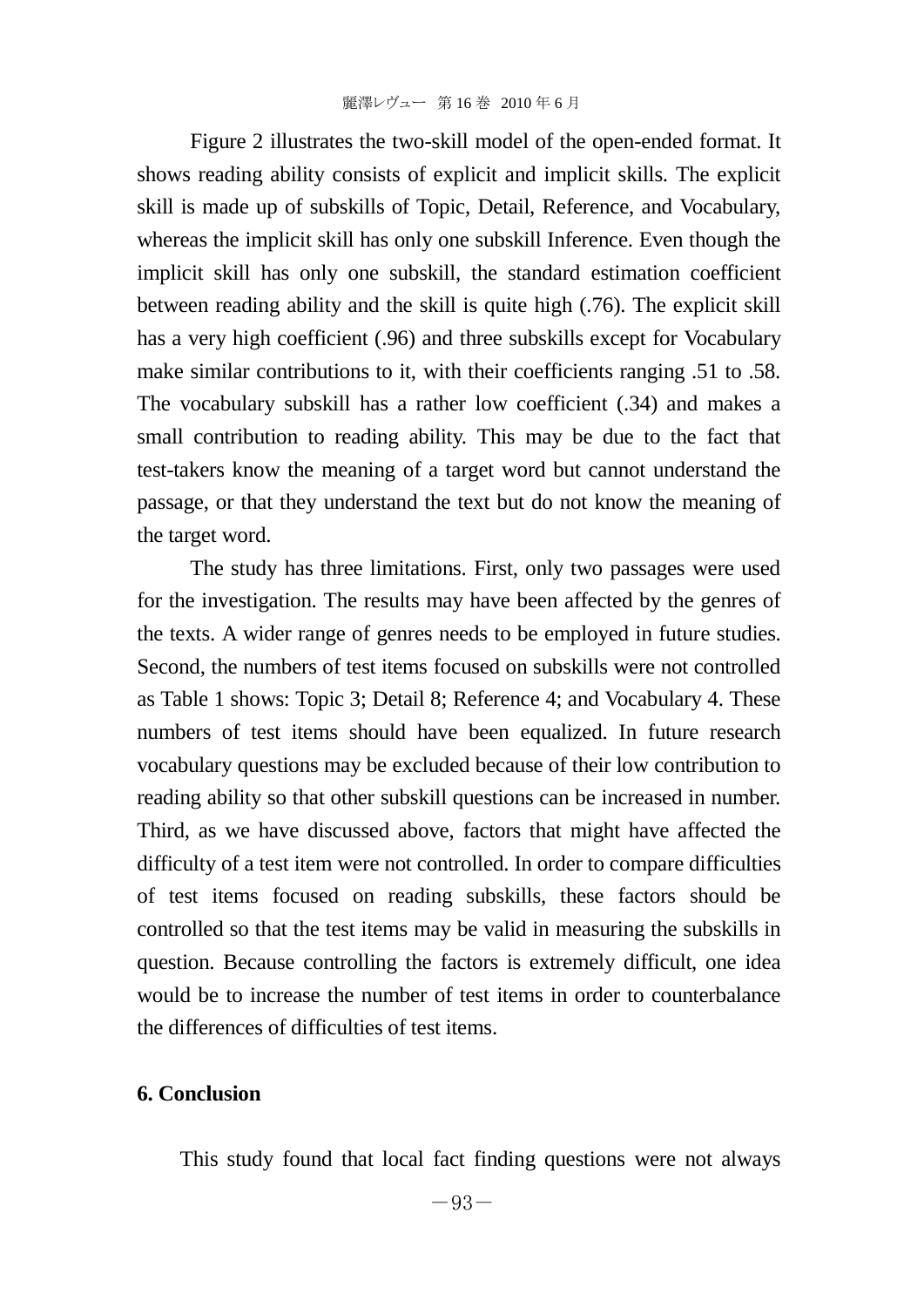Effects of reading subskills and test formats on reading performance (Masamichi Mochizuki, Kazumi Aizawa, Tetsuro Fujii,Atsushi Iino, and Akiko Kochiyama)

easier than global fact finding ones and item difficulties of different question types differed depending on test formats. It also found that the two-skill model best fit as the construct of reading ability in the open-ended format but no model fit in the multiple-choice format. These results might suggest that reading teachers do not have to worry about the relative importance of reading subskills when teaching them and focus on ones which they think are important. Future research considering the above-mentioned limitations may confirm the results the present study achieved or provide further insight into this issue.

# **Acknowledgements**

This study is partially subsidized by a Grant-in-Aid for Scientific Research (C) (No. 19520514, Term 2007-2009). We really appreciate Dr. Rie Koizumi's advice on the SEM analyses. Without her assistance this study could not have been accomplished though all errors are ours.

# **References**

- Aizawa, K., Yamazaki, A., Fujii, T., & Iino, A. (2009). The relationship between vocabulary knowledge and reading comprehension skills used on reading tests. *ARELE, 20*, 111-120.
- Alderson, J. C. (2000). *Assessing reading*. Cambridge: Cambridge University Press.
- Eskey, D. E., & Grabe, W. (1988). Interactive models for second language reading: Perspectives on instruction. In P.L. Carrell, J. Devine, & D.E. Eskey (eds.) *Interactive approaches to second language reading*, pp.223-238. Cambridge: Cambridge University Press.
- Mikulecky, B. S. (1990). *A short course in teaching reading skills*. Reading, MA: Addison-Wesley.
- Song, M. (2008). Do divisible subskills exist in second language (L2) comprehension? A structural equation modeling approach.